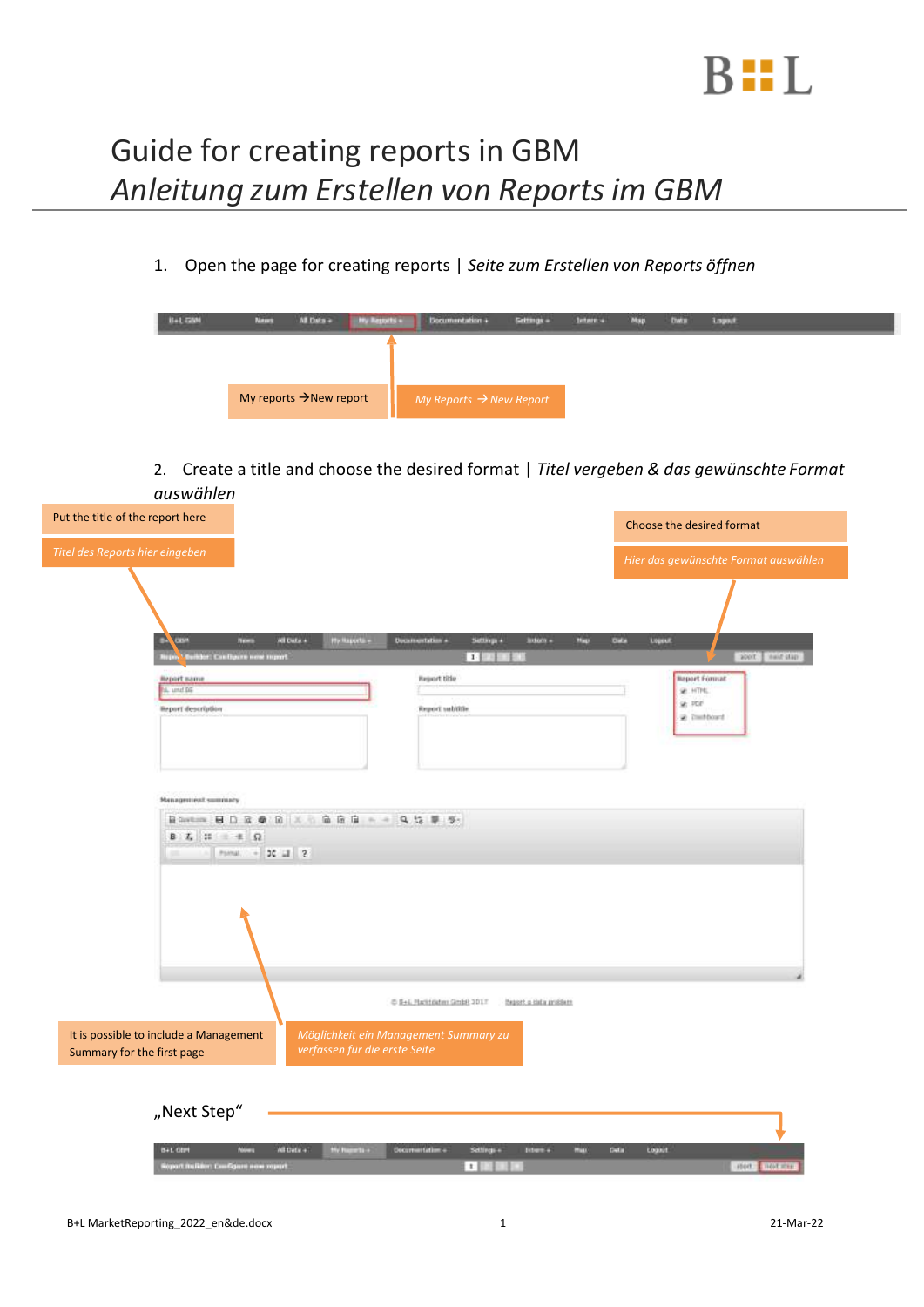

3. Choose the indicators to be included in the report | *Indikatoren auswählen, die im Report beinhaltetsein sollen*



## 4. Option "Country Comparison" | Option "Ländervergleich"

| the additional countries can be chosen. | If desired, two or more countries can be compared with<br>one another. Here the options for other indicators for | Wenn man zwei oder mehr Länder miteinander vergleichen<br>möchte, dann besteht hier die Option noch andere<br>Indikatoren für das weitere Land auszuwählen |  |                        |             |      |        |                             |
|-----------------------------------------|------------------------------------------------------------------------------------------------------------------|------------------------------------------------------------------------------------------------------------------------------------------------------------|--|------------------------|-------------|------|--------|-----------------------------|
|                                         | <b>Topsex</b><br><b>Al Data +</b><br><b>BAC GIPS</b>                                                             | My Reports of<br>Documentation +                                                                                                                           |  | Settings +<br>Driarn = | <b>Mars</b> | Data | Logaut |                             |
|                                         | Inport Builder: Select mutual from country magazines deshboards                                                  |                                                                                                                                                            |  | 3 1 1                  |             |      |        | prestiga stick<br>rantains. |
|                                         | Content for your new report template                                                                             |                                                                                                                                                            |  | Selected content       |             |      |        |                             |
|                                         | Eli Construction overview [1] again                                                                              |                                                                                                                                                            |  |                        |             |      |        | łŦ.                         |
|                                         | <sup>(2)</sup> Residential Building [2] supplies                                                                 |                                                                                                                                                            |  |                        |             |      |        |                             |
|                                         | Il Residential Building quarterly/monthly [55] agest                                                             |                                                                                                                                                            |  |                        |             |      |        |                             |
|                                         | El Besidential Building by type of building [4] asset                                                            |                                                                                                                                                            |  |                        |             |      |        |                             |
|                                         | El Non-Residential Building [3] Assesi                                                                           |                                                                                                                                                            |  |                        |             |      |        |                             |
|                                         | Il Non-Residential Building by type of building [5] want                                                         |                                                                                                                                                            |  |                        |             |      |        |                             |
|                                         | El Construction Output [6] assert                                                                                |                                                                                                                                                            |  |                        |             |      |        |                             |
|                                         | El Construction Output NEW/ RENO [56] mass                                                                       |                                                                                                                                                            |  |                        |             |      |        |                             |
|                                         | Economy [7] sured                                                                                                |                                                                                                                                                            |  |                        |             |      |        |                             |
|                                         | El Additional Indicators dev [58] again                                                                          |                                                                                                                                                            |  |                        |             |      |        |                             |
|                                         | Finance [B] essesi                                                                                               |                                                                                                                                                            |  |                        |             |      |        |                             |
|                                         | Demography [9] assest                                                                                            |                                                                                                                                                            |  |                        |             |      |        |                             |
|                                         | E EU-Construction indices [21] spent                                                                             |                                                                                                                                                            |  |                        |             |      |        |                             |
|                                         | El EU-Consumer indices [22] massi-                                                                               |                                                                                                                                                            |  |                        |             |      |        |                             |
|                                         | E EU-Industry redices [23] asset                                                                                 |                                                                                                                                                            |  |                        |             |      |        |                             |
|                                         | CO., \$3.5 Westmann's traditional FM all -                                                                       |                                                                                                                                                            |  |                        |             |      |        |                             |